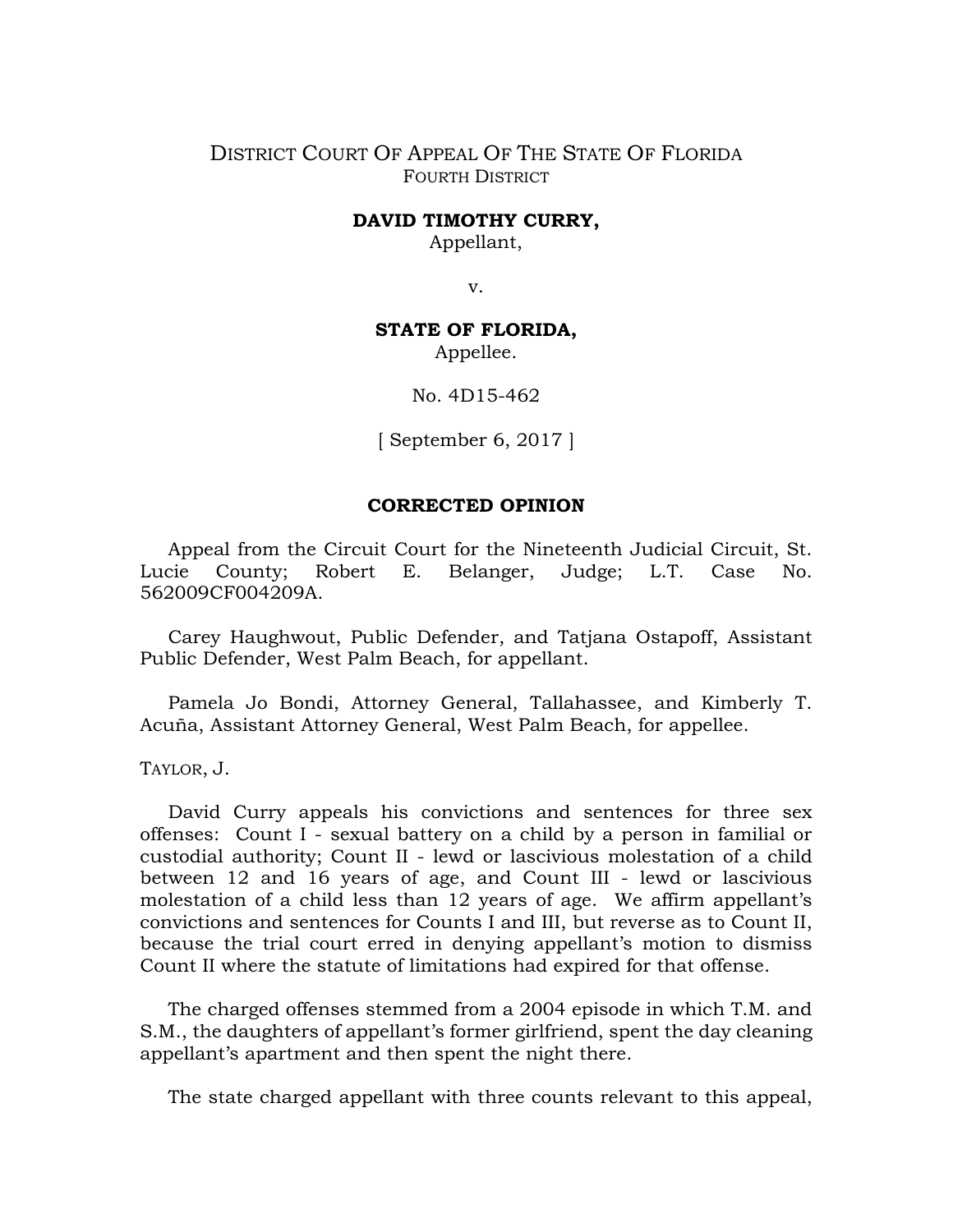which are paraphrased as follows:

COUNT I: Sexual battery by penile/vaginal penetration of T.M., a child 12 years of age or older but less than 18, while appellant was in a position of familial or custodial authority, between June 23 and December 31, 2004, in violation of Florida Statute 794.011(8)(b).

COUNT II: Lewd or lascivious molestation of T.M., a child less than 16 years of age, by forcing or enticing her to touch appellant's genitals in a lewd or lascivious manner, between June 23 and December 31, 2004, in violation of Florida Statute 800.04(5)(c)(2).

COUNT III: Lewd or lascivious molestation of S.M., a person less than 12 years of age, by touching her breasts or genital area or the clothing covering them between June 23 and December 31, 2004, in violation of Florida Statute 800.04(5)(b).

The case proceeded to trial on those counts, and the evidence established the following facts.

T.M. was born in January 1992, and S.M. was born in June 1994. A few years before the charged crimes occurred, T.M. and S.M. were abandoned by their mother and were sent to live with their grandparents. Appellant, a former boyfriend of their mother, continued to see them.

In 2004, T.M., S.M., and their brother went to appellant's apartment one day to clean it. At the time, T.M. was 12 years old and S.M. was 10 years old.

While her brother and sister cleaned the living room and kitchen, T.M. cleaned the master bedroom. Appellant was lying on the bed and asked T.M. to massage his leg because he had a cramp. Appellant then asked T.M. to massage his penis, and T.M. complied. Appellant grabbed T.M.'s hand and showed her the motion that he wanted. T.M. told appellant that she "didn't want to do this," but appellant simply replied that "it's helping."

Appellant then took T.M. to the bathroom, lifted her onto the counter, pulled down her pants and underwear, and had sexual intercourse with her.

T.M., her siblings, and appellant's son spent that night at appellant's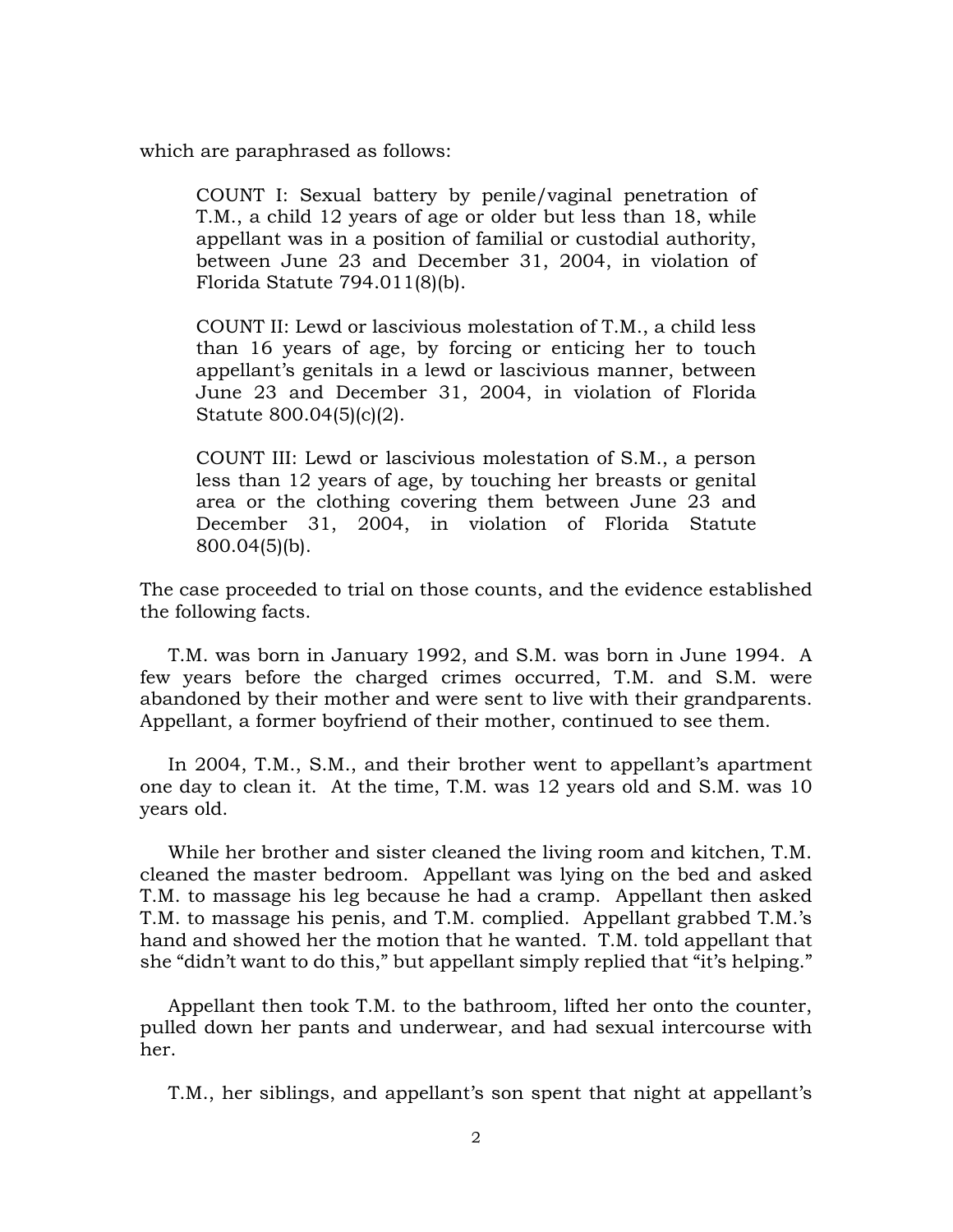house. Appellant's son and T.M. slept on the bed in the master bedroom, while S.M. and her brother slept on the sleeper couch. During the night, S.M. went into the master bedroom and got on a blanket on the floor. Appellant came in the room and joined S.M. on the floor. Appellant then rubbed S.M.'s breasts, buttocks, and vaginal area over her clothes. When appellant tried to go underneath her clothes, S.M. went into the living room.

On T.M.'s next birthday, appellant gave her a birthday card with condoms taped to the back. T.M.'s grandmother found out about the card, and did not allow appellant to have further contact with T.M. and S.M.

The jury found appellant guilty as charged on all counts. The court adjudicated appellant guilty of each offense, designated him a sexual predator, and sentenced him to consecutive terms of 30 years on Count I, 15 years on Count II, and 30 years on Count III. This appeal followed.

As to Count II (lewd or lascivious molestation of a child between the ages of 12 and 16 years), appellant argues that the trial court erred in denying his motion to dismiss this count because the statute of limitations had expired for that offense. We agree for the reasons discussed below.

The original information was filed on April 8, 2010. Count II alleged that between March 24, 2004, and December 31, 2004, appellant committed the offense of lewd and lascivious molestation of a child between the ages of 12 and 16 years, a second degree felony under section 800.04(5)(c), Florida Statutes (2004).

The applicable statute of limitations in 2004 for a second degree felony is three years from the date the crime was committed. *See* § 775.15(2)(b), Fla. Stat. (2004). However, the limitations period for a violation of section 800.04, Florida Statutes, does not begin to run until the victim has reached the age of 18 or the violation is reported to a law enforcement agency or other governmental agency, whichever occurs earlier:

If the victim of a violation of . . . s. 800.04 . . . is under the age of 18, the applicable period of limitation, if any, does not begin to run until the victim has reached the age of 18 or the violation is reported to a law enforcement agency or other governmental agency, whichever occurs earlier. Such law enforcement agency or other governmental agency shall promptly report such allegation to the state attorney for the judicial circuit in which the alleged violation occurred.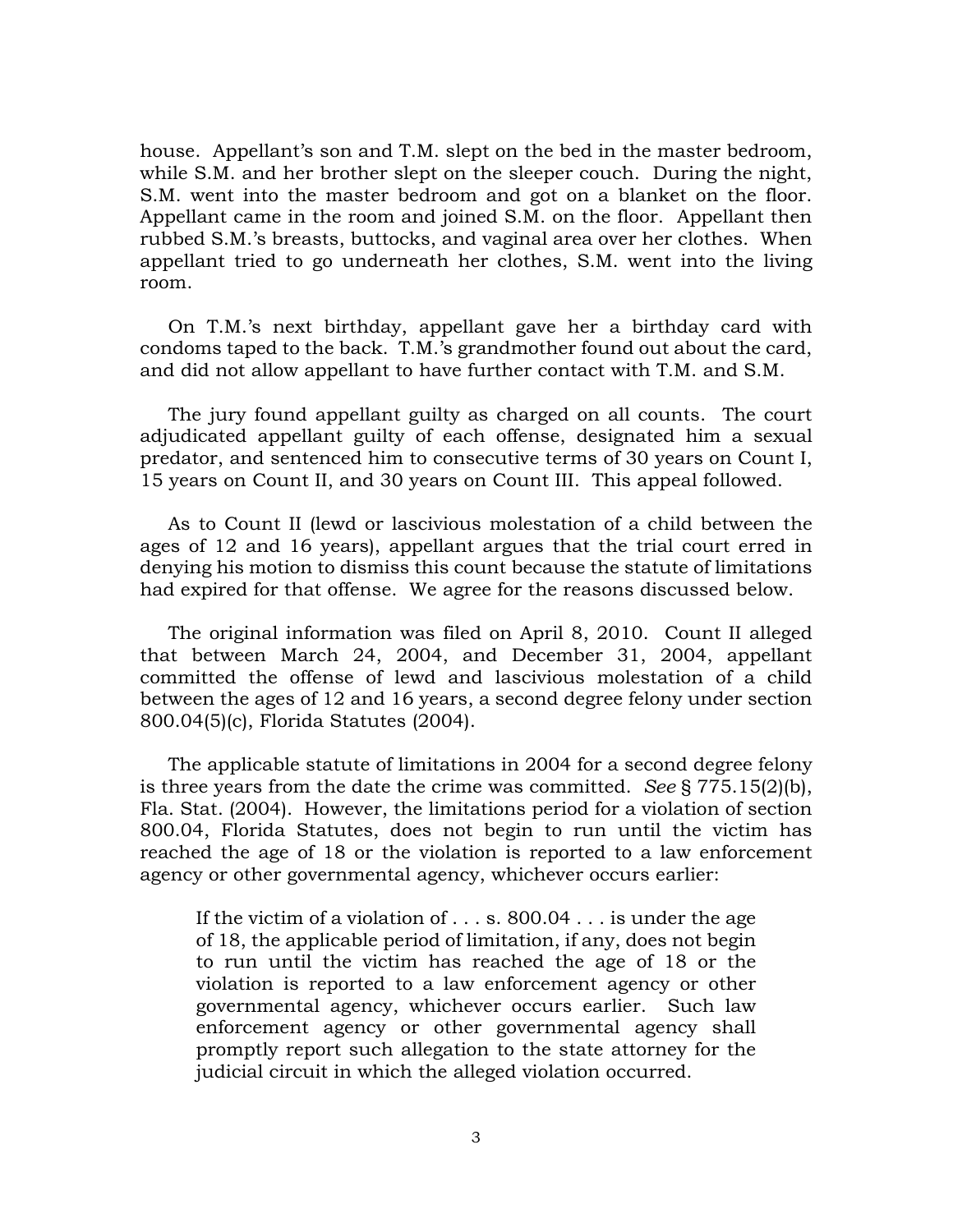§ 775.15(7)(a), Fla. Stat. (2004).

Appellant moved to dismiss Count II, arguing that the statute of limitations for that offense had expired. T.M., the alleged victim of Count II, reached the age of 18 in January 2010. Thus, the statute of limitations would have been extended three years from her 18th birthday, until January 2013. However, because T.M. reported the incident to a governmental agency, the Department of Children and Families (DCF), on or about August 7, 2006, appellant argued that the three-year limitations period from the reporting date expired in August 2009.

The state responded that although the offense was first reported to a DCF case worker in August of 2006, the report to DCF in 2006 did not trigger the running of the statute of limitations because the case worker did not report the allegations to any law enforcement agency or to the State Attorney's Office. According to the state, the statute of limitations did not begin to run until August 2008, when T.M. reported the sexual abuse to a deputy with the Polk County Sheriff's Office.

The state attached to its response a copy of the 2006 DCF report. The DCF report stated that T.M. "was raped" by appellant, relating that T.M. was cleaning appellant's bedroom "when he forced her to have sexual intercourse with him." The DCF report also made reference to T.M. being "sexually abused by the alleged perpetrator." The DCF report further stated that the children were safe with their grandparents and that the grandparents had stopped the children from any further contact with appellant. According to the DCF report, judicial action was not needed. The DCF report did not specifically mention the allegation that appellant forced T.M. to massage his penis.

Following a brief hearing, the trial court entered a written order denying appellant's motion to dismiss Count II. As an initial matter, the trial court stated that it "appears that allegations of [the conduct alleged in the information] were reported to the Department of Children and Families ("DCF") on or about  $8/7/06$ ." Although the trial court found that DCF constituted a governmental agency within the meaning of section 775.15, Florida Statutes, the trial court concluded that "the statute of limitations in this case would have been triggered when the allegations were reported to the State Attorney." The trial court reasoned: "A common sense reading of the statute leads the court to conclude that the allegations would have to be reported to the state attorney. To hold otherwise would reduce the reporting obligation to a gratuitous directive having no real consequence."

Appellant contends on appeal that because T.M. reported the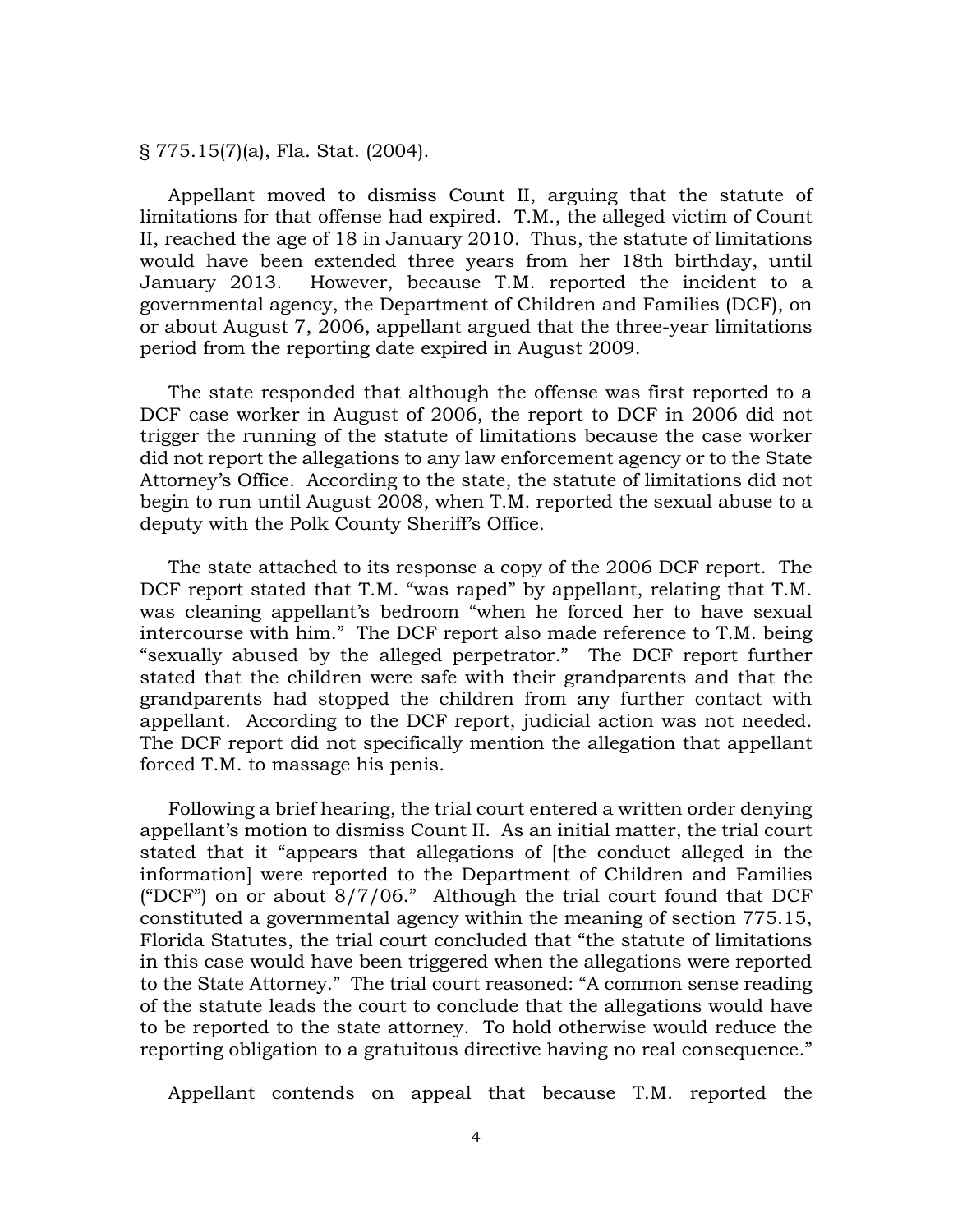allegations against appellant to DCF in 2006, which was more than three years before the date that appellant's prosecution commenced, the statute of limitations for Count II had run and the trial court erred in denying his motion to dismiss that charge.

In response, the state argues, for the first time on appeal, that the statute of limitations was not triggered in 2006 because the DCF report makes no mention of the conduct underlying Count II, namely, that appellant forced T.M. to stroke or massage his penis. In addition, the state argues that the trial court correctly construed the statute of limitations to mean that the limitations period does not commence until the allegations are reported to the State Attorney's Office.

Because this case involves the interpretation of a statute of limitations, the standard of review is de novo. *Bryson v. State*, 42 So. 3d 852, 853–54 (Fla. 1st DCA 2010).

When construing a statute, courts must first look to the statute's plain language. *State v. Hackley*, 95 So. 3d 92, 93 (Fla. 2012). "[S]ignificance and effect must be given to every word, phrase, sentence, and part of the statute if possible, and words in a statute should not be construed as mere surplusage." *Hechtman v. Nations Title Ins. of N.Y.*, 840 So. 2d 993, 996 (Fla. 2003).

If the meaning of the statute "is clear and unambiguous, courts will not look behind the statute's plain language for legislative intent or resort to rules of statutory construction to ascertain intent." *Daniels v. Fla. Dep't of Health*, 898 So. 2d 61, 64 (Fla. 2005). "Courts should not construe unambiguous statutes in a manner that would extend, modify, or limit their terms or the obvious implications as provided by the Legislature." *State v. Chubbuck*, 141 So. 3d 1163, 1170 (Fla. 2014). "[T]he statute's plain and ordinary meaning must control, unless this leads to an unreasonable result or a result clearly contrary to legislative intent." *Daniels*, 898 So. 2d at 64.

The issue in this case is whether the limitations period for a violation of Section 800.04 commences when the violation is reported to "a law enforcement agency or other governmental agency," or, instead, when the agency reports the allegation to the State Attorney's Office.

Under the plain language of Section 775.15(7)(a), Florida Statutes (2004), the statute of limitations begins to run when "the victim has reached the age of 18 or the violation is reported to a law enforcement agency or other governmental agency, whichever occurs earlier." Although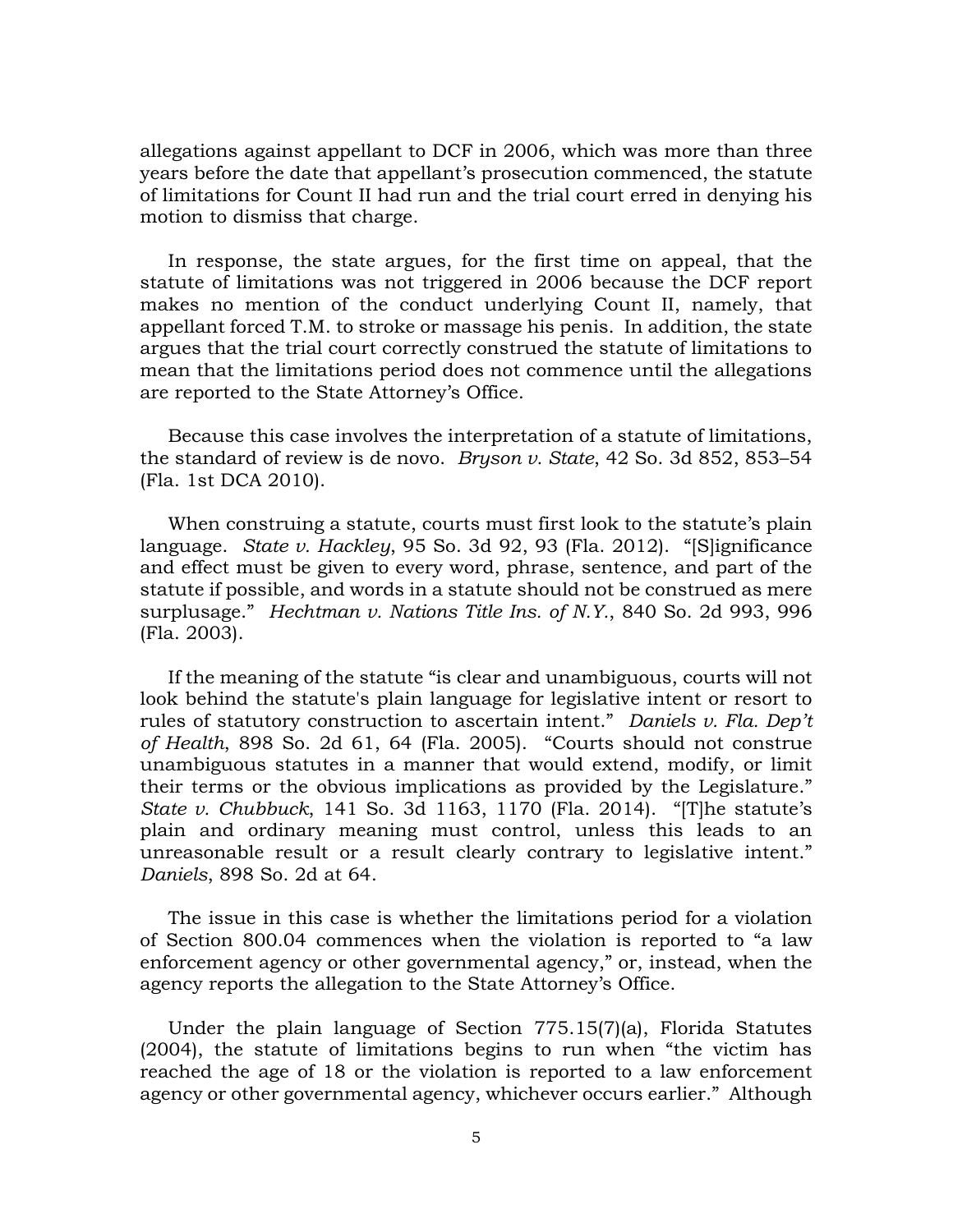the next sentence of the statute requires the governmental agency that learned of the allegation to "promptly report such allegation to the state attorney," this requirement does not modify the commencement of the limitations period. Therefore, once the alleged violation is reported to a governmental agency, the statute of limitations begins to run regardless of when the allegation is reported to the State Attorney's Office.

Applying the statute as written does not mean that the requirement of prompt notification to the State Attorney is mere surplusage. In fact, the Legislature may have included this requirement *precisely because* the statute of limitations is triggered by reporting a violation to any governmental agency. In other words, because a report of the violation to any governmental agency triggers the statute of limitations, the Legislature may have imposed this duty of providing prompt notification to the State Attorney, recognizing that "the clock is ticking" and that time is of the essence.

The state's suggested interpretation of the limitations period would require us to rewrite the statute. The statute as written does not require a violation to be reported both to a governmental agency and to the State Attorney in order for the limitations period to begin to run. If a violation of an enumerated sexual offense is reported to a "law enforcement or other governmental agency" before the victim reaches age 18, it is this reporting date that triggers the statute of limitations. *See Brown v. State*, 179 So. 3d 466, 469 (Fla. 4th DCA 2015) (explaining that, under an earlier version of section 775.15(7), "because the crimes were reported to a 'law enforcement or other governmental agency' before either victim reached age 16, it was the reporting date that triggered the statute of limitations").

The state's reliance upon *Dankert v. State*, 859 So. 2d 1221 (Fla. 2d DCA 2003), is misplaced. There, the Second District held that the statute of limitations for the defendant's violations of section 800.04, Florida Statutes, began to run on the date HRS received a report that the defendant was sexually molesting children in his care. *Id.* at 1222–24. The court found that the state had notice of the molestation in November 1993 and that "all of the requirements of section 775.15(7) were satisfied at that time." *Id.* at 1224. The court reasoned that "the statute simply requires that the alleged violation be reported to law enforcement or to another governmental agency and that the agency report the alleged violation to the state attorney." *Id.* at 1223. The court thus rejected the state's argument that the report to HRS was insufficient to trigger the statute of limitations where HRS did not uncover any information that would corroborate the allegations. *Id.*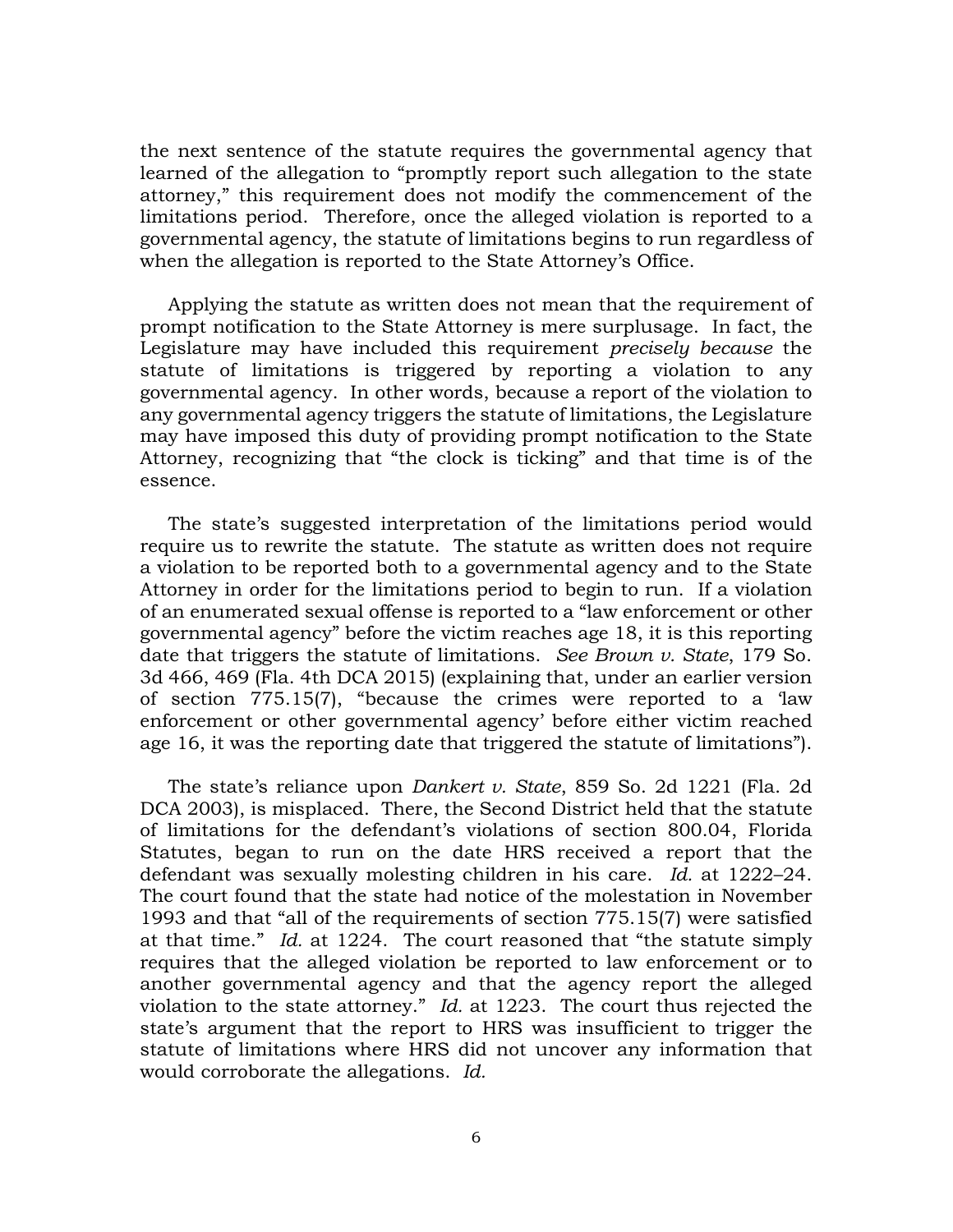To the extent *Dankert* might suggest that the governmental agency must report the alleged violation to the State Attorney's Office before the statute of limitations commences, such a suggestion was merely dicta. The *Dankert* opinion states that HRS promptly reported the results of its investigation to the State Attorney, so the *Dankert* court did not address the precise issue in this case—namely, whether a governmental agency's failure to report an alleged violation of section 800.04 to the State Attorney prevents the statute of limitations from commencing.[1](#page-6-0)

As mentioned above, the state argues on appeal—for the first time that the statute of limitations was not triggered in 2006 because the DCF report makes no specific mention of the precise conduct underlying Count II, namely, that appellant forced T.M. to massage his penis. The state did not make this argument below in response to the motion to dismiss. It merely conceded that the offense was reported to a governmental agency in August 2006 and did not draw any distinction regarding the reporting of multiple sexual acts that occurred during the same criminal episode. Thus, because the state conceded below that the offense was reported to DCF in August 2006, we find that the state is bound by its factual concession to the trial court.[2](#page-6-1) *See U.S. Bank, N.A. v. Vogel*, 137 So. 3d 491, 494 (Fla. 4th DCA 2014) (a party is bound by a factual concession made by that party's attorney before the trial judge); *Holub v. Holub*, 54 So. 3d 585, 587 (Fla. 1st DCA 2011) (same).

In sum, as the state conceded below, the violation was reported to a governmental agency in August 2006 when T.M. reported to DCF that appellant sexually abused her. The statute of limitations began to run at that time. Although the statute also requires the governmental agency that learned of the allegation to "promptly report such allegation to the state attorney," this requirement does not modify the commencement of the limitations period. Thus, the three-year statute of limitations for

<span id="page-6-0"></span><sup>1</sup> It is unclear from the *Dankert* opinion as to exactly when the HRS investigator submitted his report to the State Attorney's Office. Notably, however, the *Dankert* court found that the statute of limitations began to run on the date HRS learned of the alleged molestation.

<span id="page-6-1"></span><sup>2</sup> We decline to apply the tipsy coachman doctrine under these circumstances. The record before us does not permit us to affirm appellant's conviction for Count II based on the state's argument that "there was no report of the conduct underlying count two to DCF in 2006." On this record, we do not know the full extent of what T.M. told the DCF case worker. Had the state raised this argument below, the trial court could have held an evidentiary hearing to resolve the issue. Instead, the state simply conceded that the offense was reported to a governmental agency in August 2006.